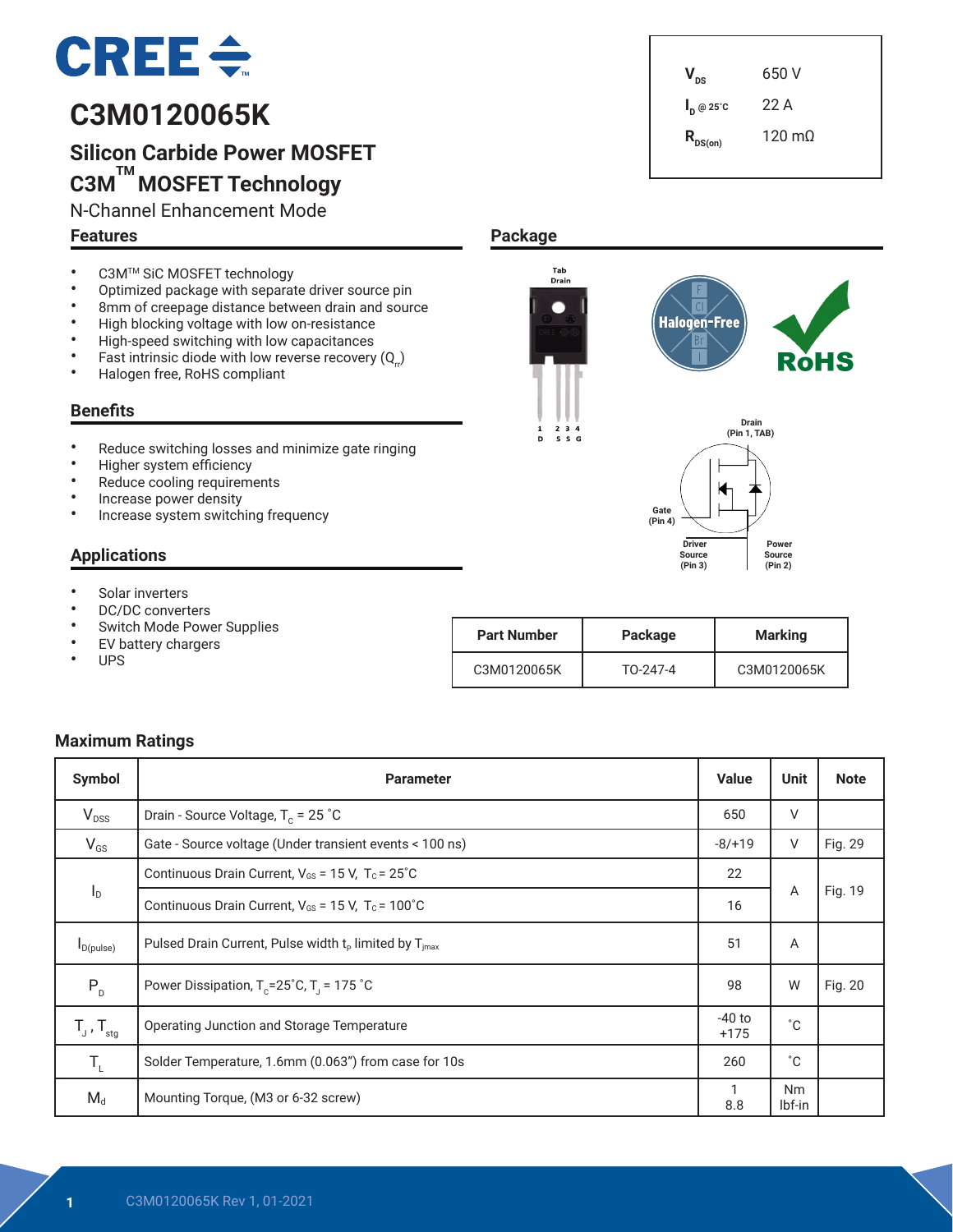

| <b>Symbol</b>             | <b>Parameter</b>                              | Min. | Typ.           | Max. | <b>Unit</b>                                                | <b>Test Conditions</b>                                                                       | <b>Note</b>    |
|---------------------------|-----------------------------------------------|------|----------------|------|------------------------------------------------------------|----------------------------------------------------------------------------------------------|----------------|
| $V_{(BR)DSS}$             | Drain-Source Breakdown Voltage                | 650  |                |      | $\vee$                                                     | $V_{GS}$ = 0 V, $I_D$ = 100 $\mu$ A                                                          |                |
| V <sub>GSon</sub>         | Gate-Source Recommended Turn-On Voltage       |      | 15             |      | V                                                          | <b>Static</b>                                                                                | Fig. 29        |
| VGSoff                    | Gate-Source Recommended Turn-Off Voltage      |      | $-4$           |      | $\vee$                                                     |                                                                                              |                |
| $V_{\text{GS(th)}}$       | Gate Threshold Voltage                        | 1.8  | 2.3            | 3.6  | $\vee$                                                     | $V_{DS} = V_{GS}$ , $I_D = 1.86$ mA                                                          | Fig. 11        |
|                           |                                               |      | 1.9            |      | $\vee$                                                     | $V_{DS}$ = $V_{GS}$ , $I_D$ = 1.86 mA, T <sub>J</sub> = 175°C                                |                |
| $I_{DSS}$                 | Zero Gate Voltage Drain Current               |      | $\mathbf{1}$   | 50   | μA                                                         | $V_{DS}$ = 650 V, $V_{GS}$ = 0 V                                                             |                |
| lgss                      | Gate-Source Leakage Current                   |      | 10             | 250  | nA                                                         | $V_{GS}$ = 15 V, $V_{DS}$ = 0 V                                                              |                |
|                           | Drain-Source On-State Resistance              |      | 120            | 157  | $m\Omega$                                                  | $V_{GS}$ = 15 V, $I_D$ = 6.76 A                                                              | Fig. 4,        |
| $R_{DS(on)}$              |                                               |      | 168            |      |                                                            | $V_{GS}$ = 15 V, I <sub>D</sub> = 6.76 A, T <sub>J</sub> = 175°C                             | 5,6            |
|                           | Transconductance                              |      | 5.0            |      | S                                                          | $V_{DS}$ = 20 V, $I_{DS}$ = 6.76 A                                                           | <b>Fig. 7</b>  |
| $g_{fs}$                  |                                               |      | 4.9            |      |                                                            | $V_{DS}$ = 20 V, $I_{DS}$ = 6.76 A, T <sub>J</sub> = 175°C                                   |                |
| $C_{iss}$                 | Input Capacitance                             |      | 640            |      |                                                            | $V_{GS}$ = 0 V, $V_{DS}$ = 0V to 400 V                                                       |                |
| $C_{\rm oss}$             | <b>Output Capacitance</b>                     |      | 45             |      |                                                            | $F = 1$ Mhz                                                                                  | Fig. 17,<br>18 |
| $C_{\text{rss}}$          | Reverse Transfer Capacitance                  |      | 2.3            |      | pF                                                         | $V_{AC}$ = 25 mV                                                                             |                |
| $C_{o(er)}$               | Effective Output Capacitance (Energy Related) |      | 57             |      |                                                            |                                                                                              | Note: 1        |
| $C_{o(tr)}$               | Effective Output Capacitance (Time Related)   |      | 79             |      |                                                            | $V_{GS}$ = 0 V, $V_{DS}$ = 0V to 400 V                                                       | Note: 1        |
| $E_{\rm oss}$             | C <sub>oss</sub> Stored Energy                |      | 4.3            |      | μJ                                                         | $V_{DS}$ = 400 V, F = 1 Mhz                                                                  | Fig. 16        |
| E <sub>ON</sub>           | Turn-On Switching Energy (Body Diode)         |      | 34             |      |                                                            | $V_{DS}$ = 400 V, V <sub>GS</sub> = -4 V/15 V, I <sub>D</sub> = 6.76 A,                      |                |
| $E_{\rm OFF}$             | Turn Off Switching Energy (Body Diode)        |      | $\overline{7}$ |      | μJ                                                         | $R_{G(xt)}$ = 10 Ω, L= 237 μH, T <sub>J</sub> = 175°C<br>FWD = Internal Body Diode of MOSFET | Fig. 25        |
| $E_{\rm ON}$              | Turn-On Switching Energy (External Diode)     |      | 27             |      |                                                            | $V_{DS}$ = 400 V, V <sub>GS</sub> = -4 V/15 V, I <sub>D</sub> = 6.76 A,                      |                |
| $E_{OFF}$                 | Turn Off Switching Energy (External Diode)    |      | 7              |      | μJ                                                         | $R_{G(ext)}$ = 10 Ω, L = 237 μH, T <sub>J</sub> = 175°C<br><b>FWD = External SiC DIODE</b>   | Fig. 25        |
| $t_{d(on)}$               | Turn-On Delay Time                            |      | 8              |      |                                                            |                                                                                              |                |
| $t_{r}$                   | <b>Rise Time</b>                              |      | 11             |      |                                                            | $V_{DD}$ = 400 V, $V_{GS}$ = -4 V/15 V<br>$ID$ = 6.76 A, R <sub>G(ext)</sub> = 10 Ω          | Fig. 26        |
| $t_{d(\text{off})}$       | <b>Turn-Off Delay Time</b>                    |      | 19             |      | ns<br>Timing relative to $V_{\text{ns}}$<br>Inductive load |                                                                                              |                |
| $t_{\rm f}$               | <b>Fall Time</b>                              |      | 11             |      |                                                            |                                                                                              |                |
| $R_{G(int)}$              | Internal Gate Resistance                      |      | 6              |      | Ω                                                          | $f = 1$ MHz, $V_{AC} = 25$ mV                                                                |                |
| $Q_{gs}$                  | Gate to Source Charge                         |      | 8              |      |                                                            | $V_{DS}$ = 400 V, $V_{GS}$ = -4 V/15 V                                                       |                |
| $Q_{gd}$                  | Gate to Drain Charge                          |      | 10             |      | nC                                                         | $I_D = 6.76 A$                                                                               |                |
| $\mathsf{Q}_{\texttt{g}}$ | <b>Total Gate Charge</b>                      |      | 28             |      |                                                            | Per IEC60747-8-4 pg 21                                                                       |                |

Note (1):  $\rm C_{o(er)}$ , a lumped capacitance that gives same stored energy as Coss while Vds is rising from 0 to 400V  $\mathsf{C}_{\circ$ (tr), a lumped capacitance that gives same charging time as Coss while Vds is rising from 0 to 400V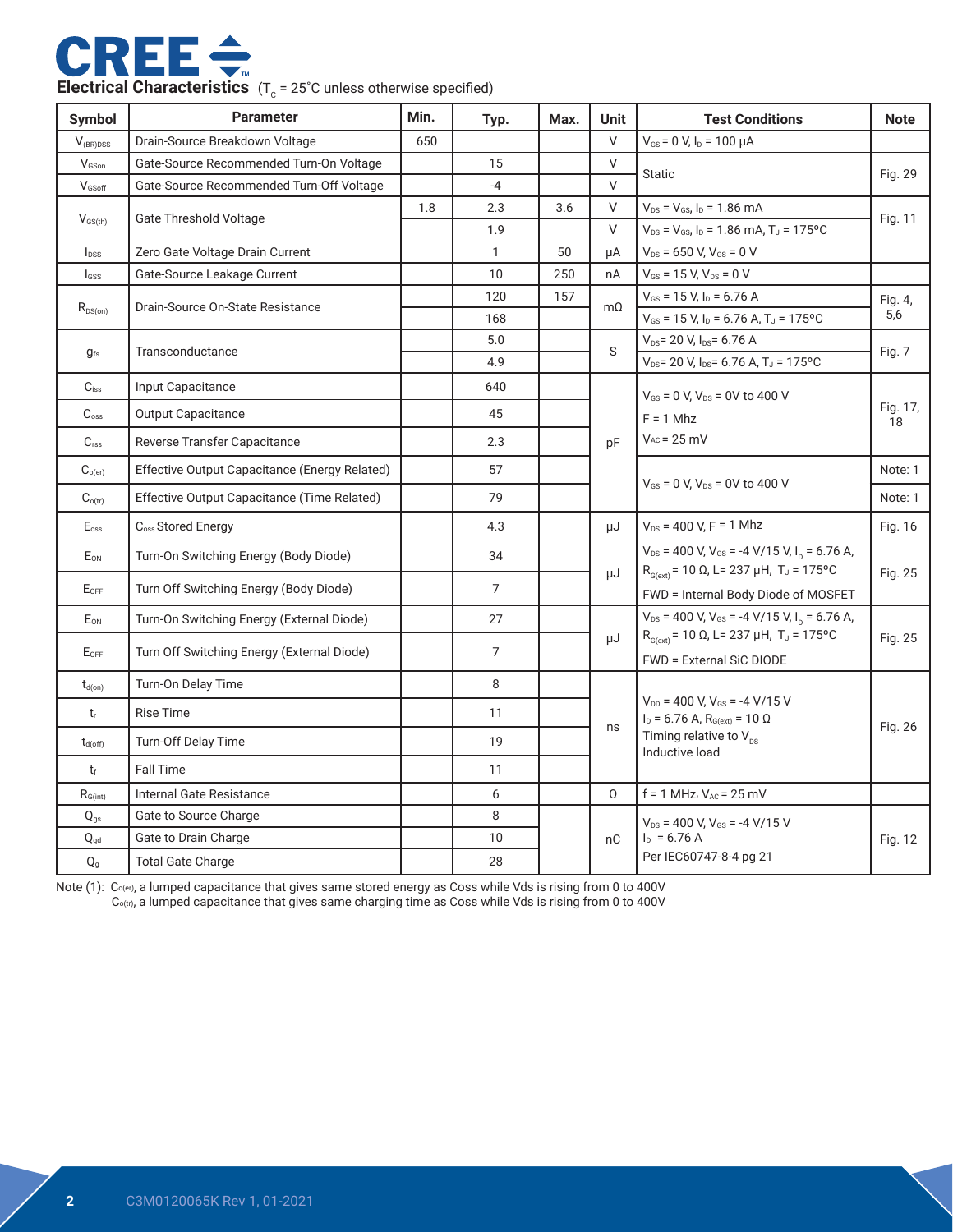# **CREE ÷**

## **Reverse Diode Characteristics** (T<sub>c</sub> = 25°C unless otherwise specified)

| Symbol                                        | <b>Parameter</b>                        | Typ. | Max. | <b>Unit</b> | <b>Test Conditions</b>                                                                                           | <b>Note</b> |
|-----------------------------------------------|-----------------------------------------|------|------|-------------|------------------------------------------------------------------------------------------------------------------|-------------|
| $V_{SD}$                                      | Diode Forward Voltage                   | 4.5  |      | V           | $V_{\text{cs}}$ = -4 V, I <sub>sp</sub> = 3.4 A, T <sub>1</sub> = 25 °C                                          | Fig. 8,     |
|                                               |                                         | 4.0  |      | $\vee$      | $V_{\text{cs}}$ = -4 V, $I_{\text{sn}}$ = 3.4 A, T <sub>1</sub> = 175 °C                                         | 9,10        |
| $\mathsf{I}_\mathsf{S}$                       | <b>Continuous Diode Forward Current</b> |      | 16   | A           | $V_{\text{cs}}$ = -4 V, T <sub>c</sub> = 25 <sup>°</sup> C                                                       |             |
| Is, pulse                                     | Diode pulse Current                     |      | 51   | Α           | $V_{\text{cs}}$ = -4 V, pulse width t <sub>p</sub> limited by T <sub>jmax</sub>                                  |             |
| $t_{\rm r}$                                   | Reverse Recover time                    | 8    |      | ns          |                                                                                                                  |             |
| $Q_{rr}$                                      | Reverse Recovery Charge                 | 119  |      | nC          | $V_{gs}$ = -4 V, I <sub>sp</sub> = 6.76 A, V <sub>R</sub> = 400 V<br>dif/dt = 6245 A/µs, T <sub>J</sub> = 175 °C |             |
| $I_{\rm rm}$                                  | Peak Reverse Recovery Current           | 22   |      | A           |                                                                                                                  |             |
| $t_{rr}$                                      | Reverse Recover time                    | 15   |      | ns          |                                                                                                                  |             |
| $Q_{rr}$                                      | Reverse Recovery Charge                 | 89   |      | nC          | $V_{cs}$ = -4 V, I <sub>sp</sub> = 6.76 A, V <sub>R</sub> = 400 V<br>dif/dt = 1845 A/µs, T <sub>J</sub> = 175 °C |             |
| $\mathsf{r}_{\mathsf{r}\mathsf{r}\mathsf{m}}$ | Peak Reverse Recovery Current           | 10   |      | Α           |                                                                                                                  |             |

### **Thermal Characteristics**

| <b>Symbol</b>     | Parameter                                   | Typ. | <b>Unit</b> | <b>Test Conditions</b> | <b>Note</b> |
|-------------------|---------------------------------------------|------|-------------|------------------------|-------------|
| $R_{\theta$ JC    | Thermal Resistance from Junction to Case    | 1.53 | °C/W        |                        |             |
| R <sub>e.JA</sub> | Thermal Resistance From Junction to Ambient | 40   |             |                        | Fig. 21     |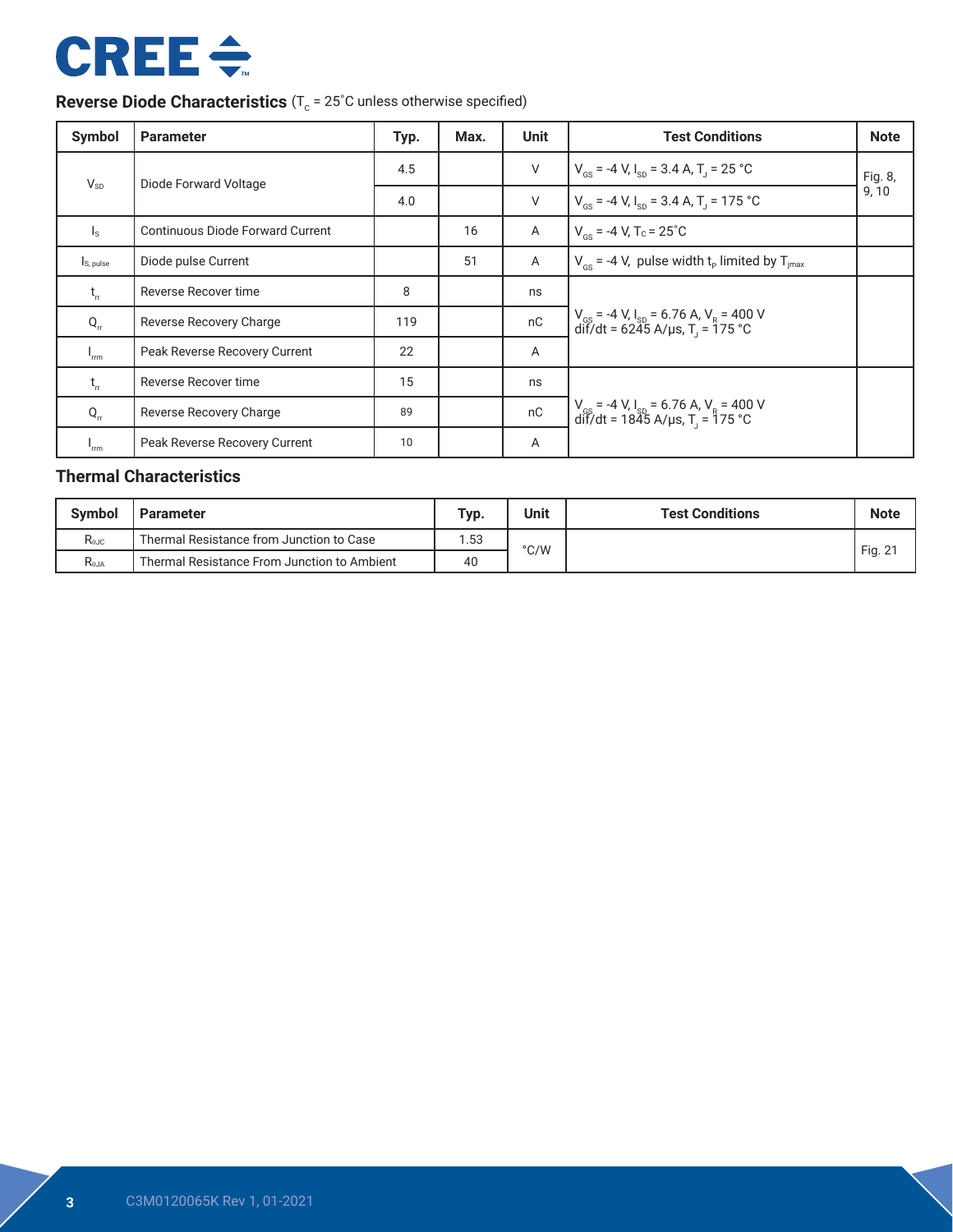



Figure 1. Output Characteristics  $T_J$  = -40 °C











Figure 2. Output Characteristics  $T_J$  = 25 °C







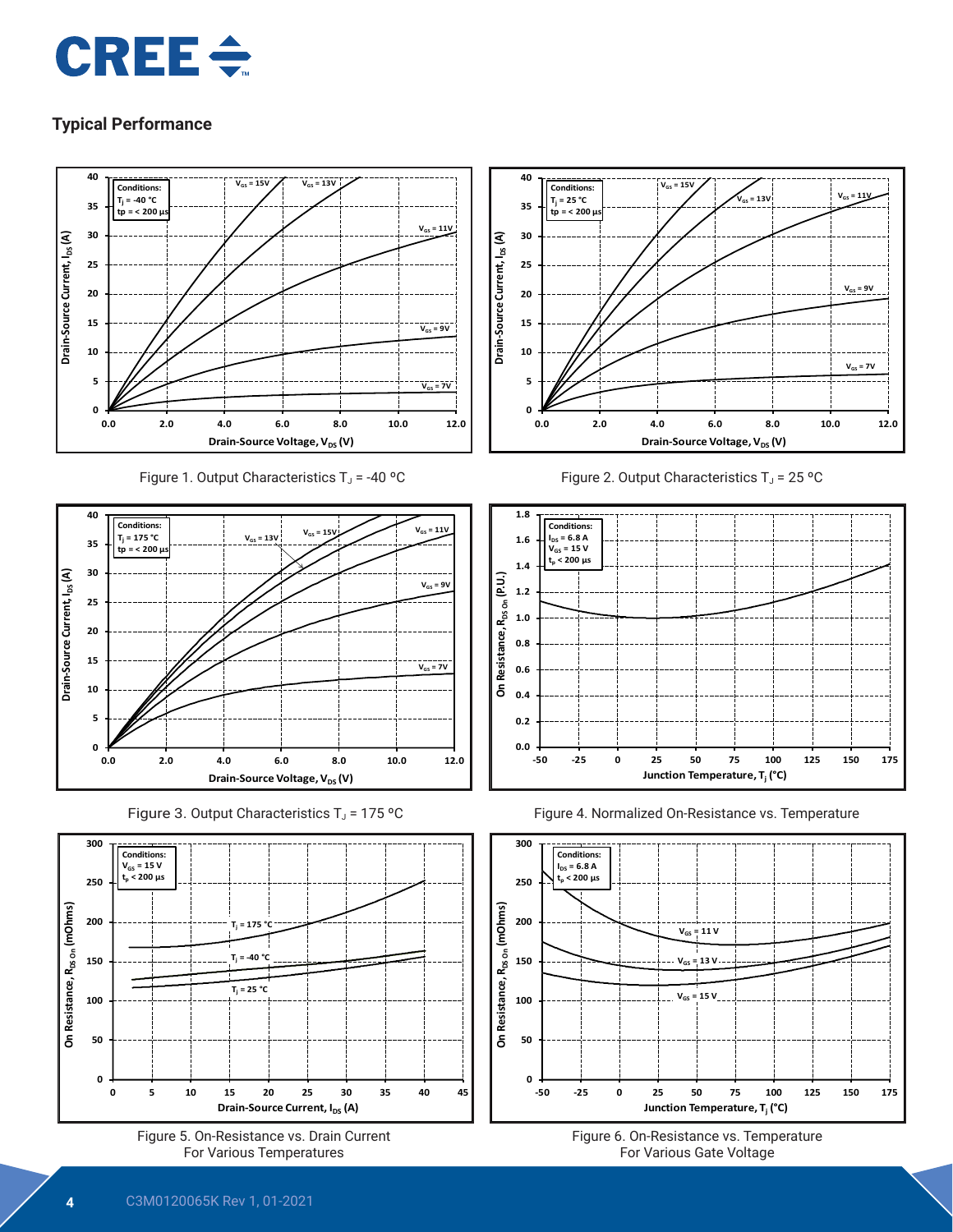



Figure 11. Threshold Voltage vs. Temperature Figure 12. Gate Charge Characteristics

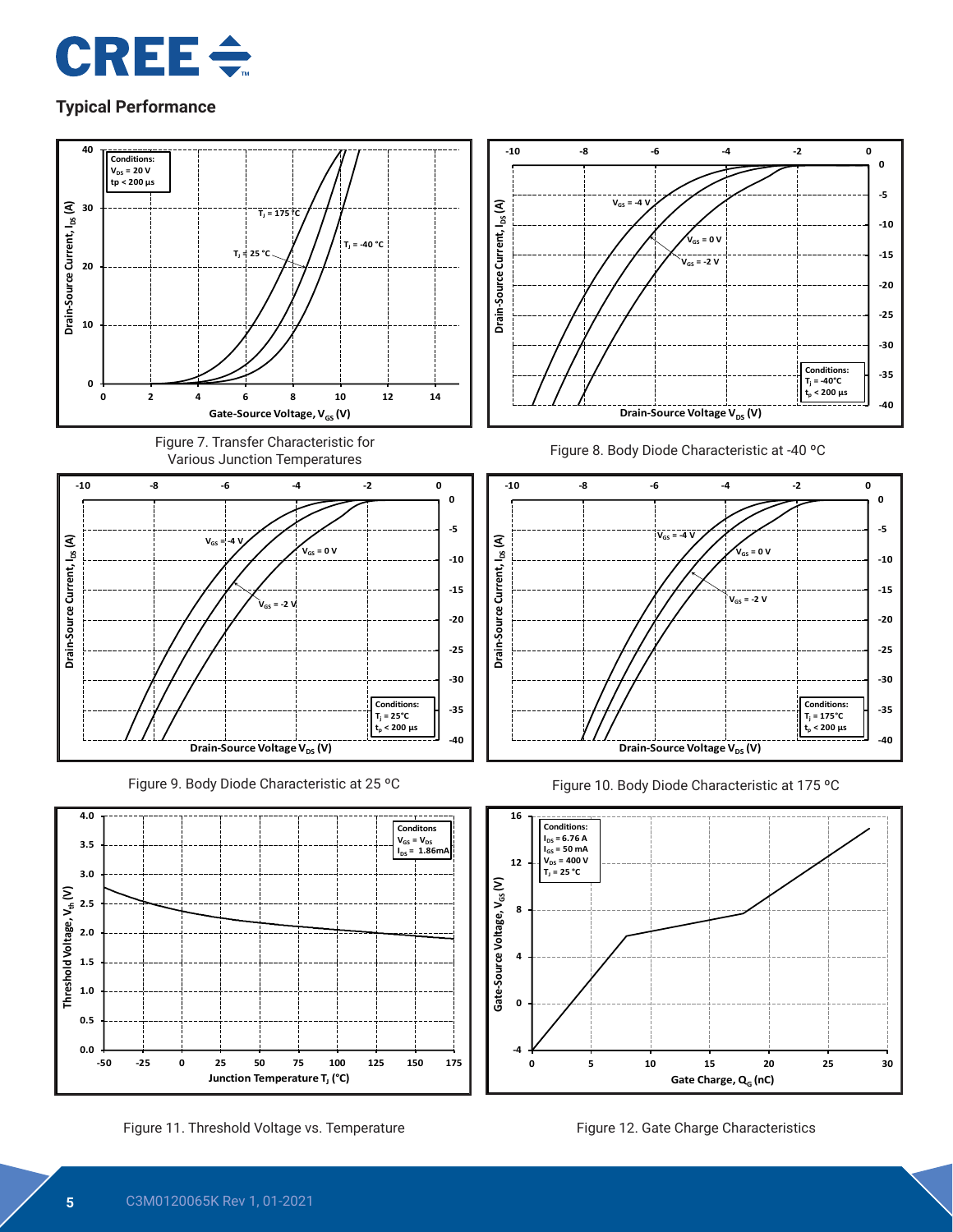



Figure 13. 3rd Quadrant Characteristic at -40 ºC



Figure 15. 3rd Quadrant Characteristic at 175 ºC







Figure 14. 3rd Quadrant Characteristic at 25 ºC



Figure 16. Output Capacitor Stored Energy



Figure 18. Capacitances vs. Drain-Source Voltage (0 - 650V)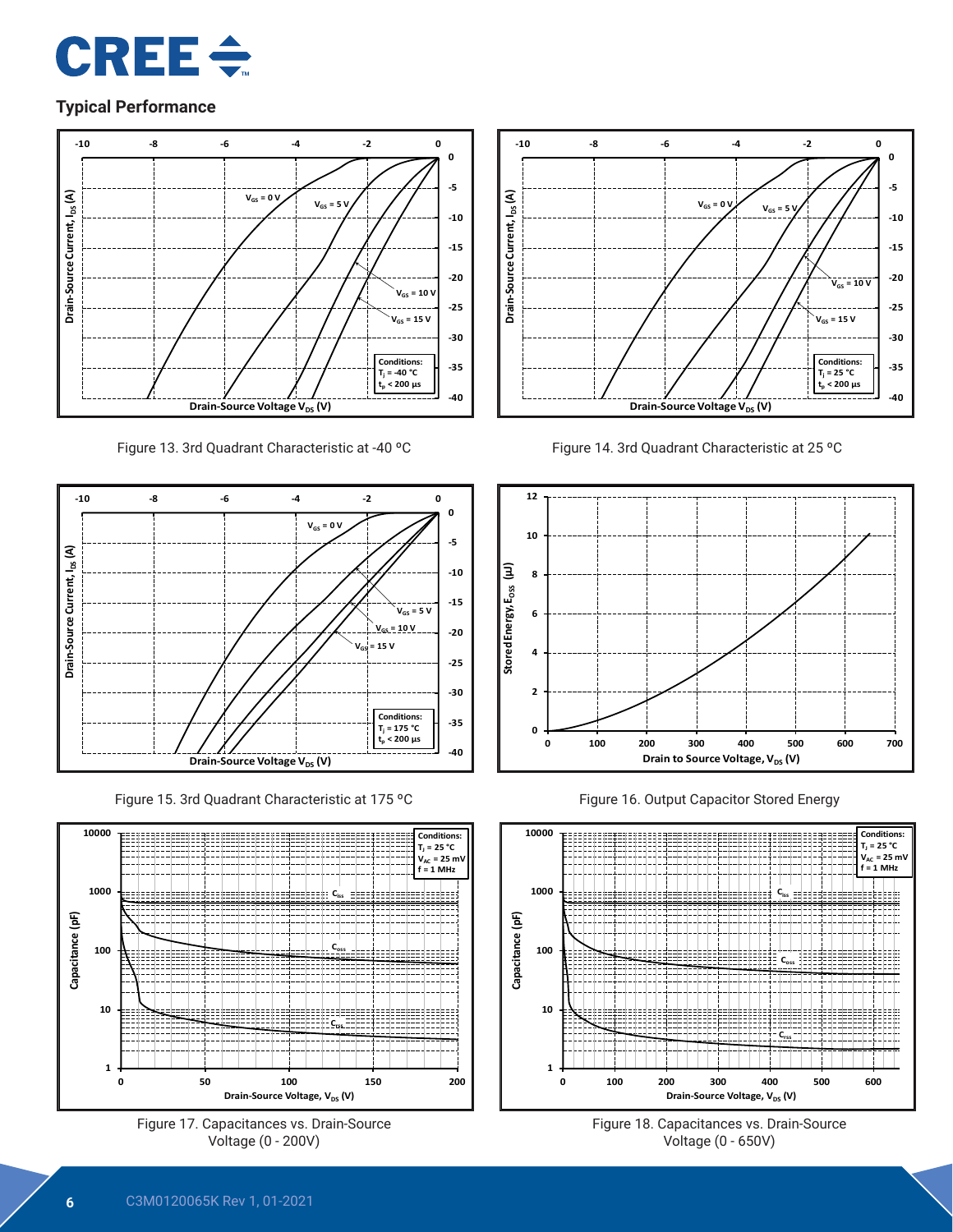











**Conditions: TJ ≤ 175 °C**







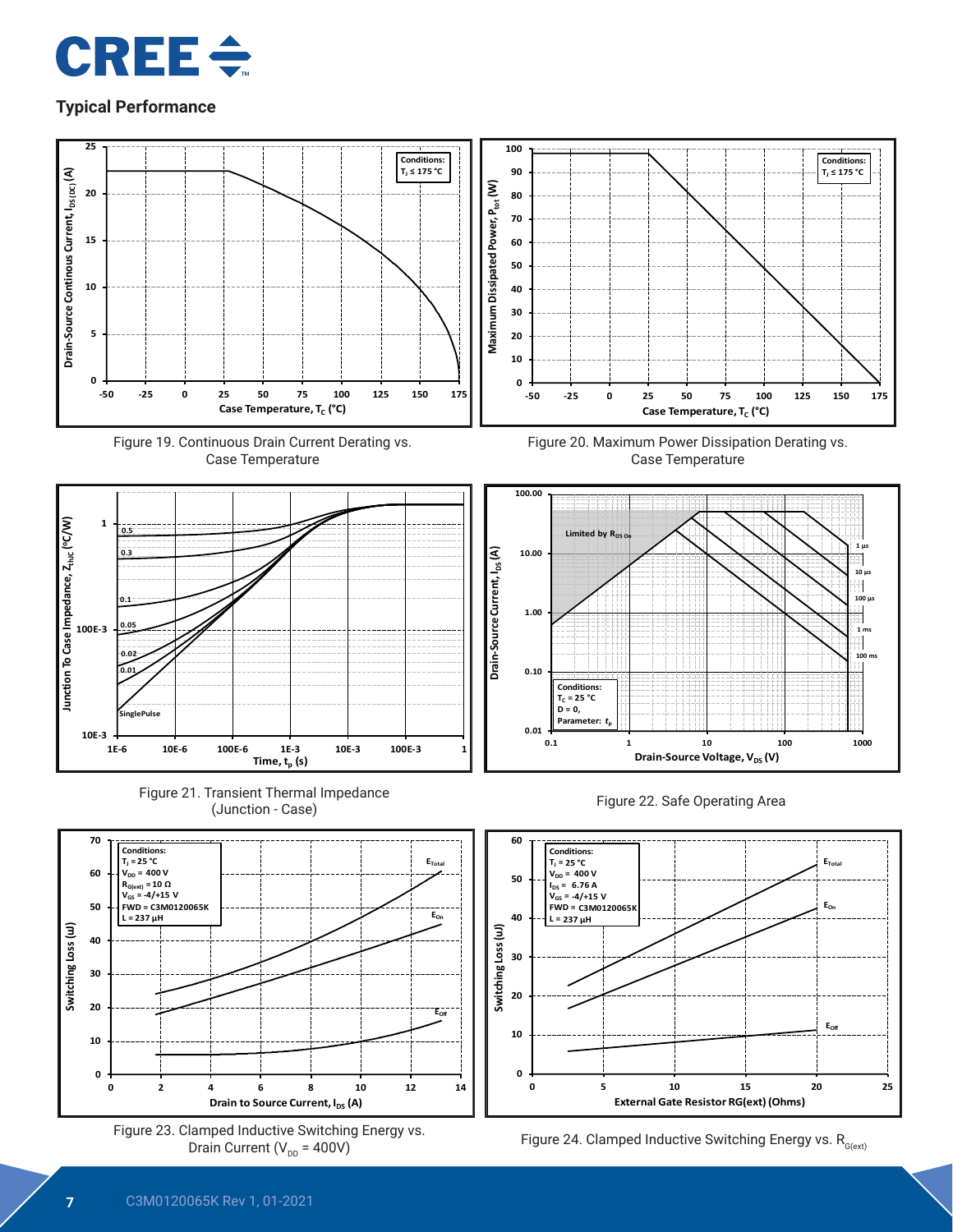



Figure 25. Clamped Inductive Switching Energy vs.



Figure 26. Switching Times vs.  $R_{G(\text{ext})}$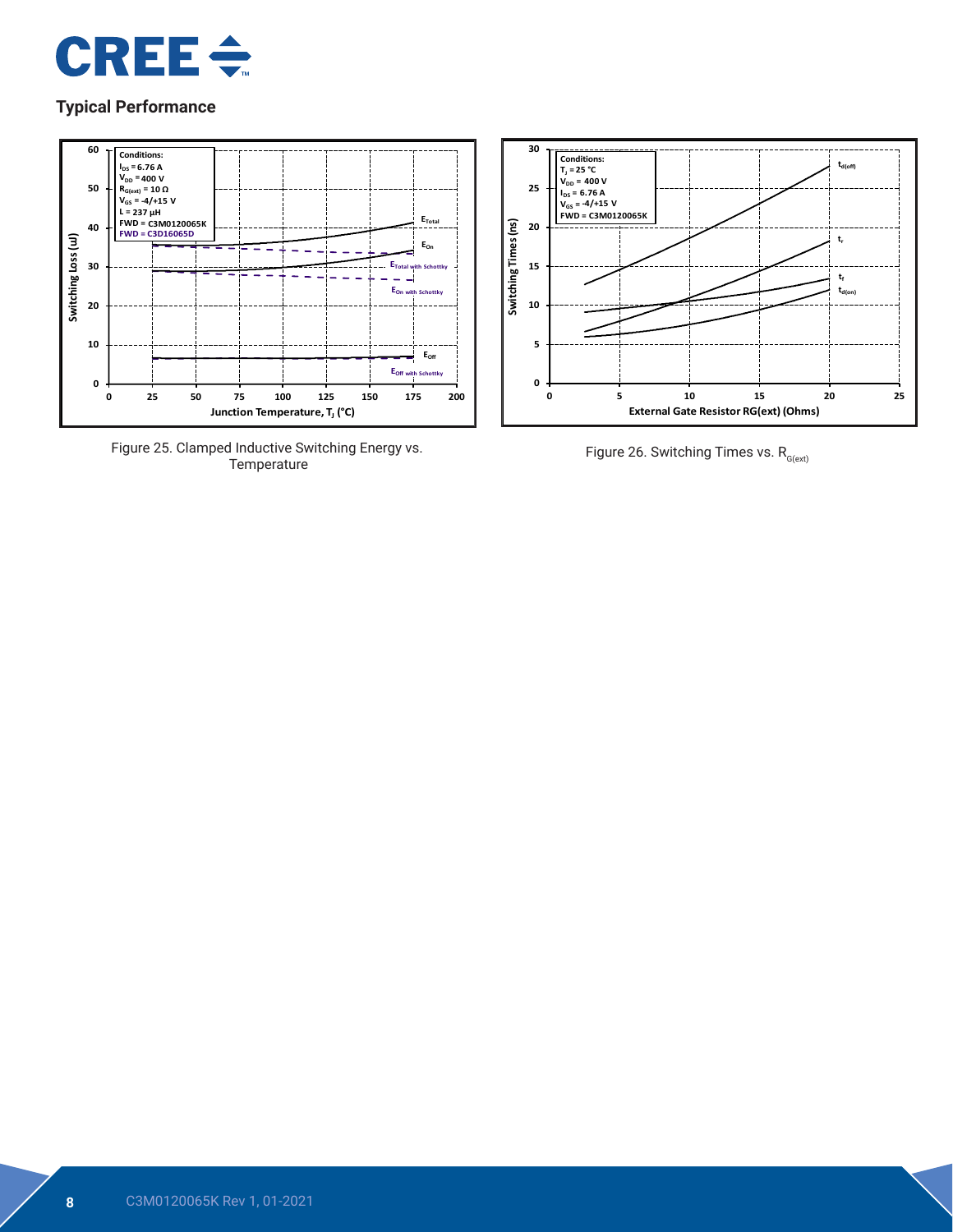











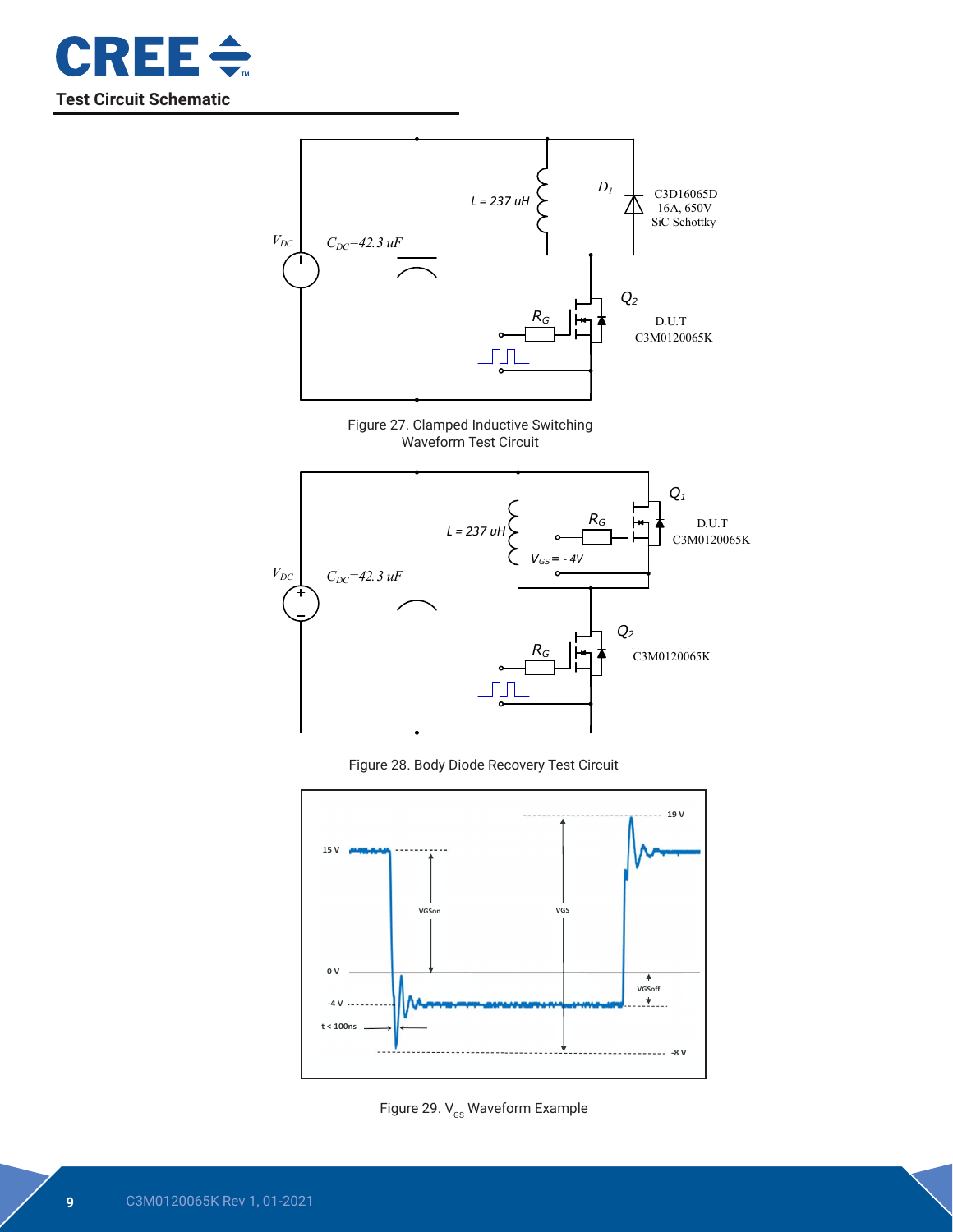

## **Package Dimensions**

Package TO-247-4L

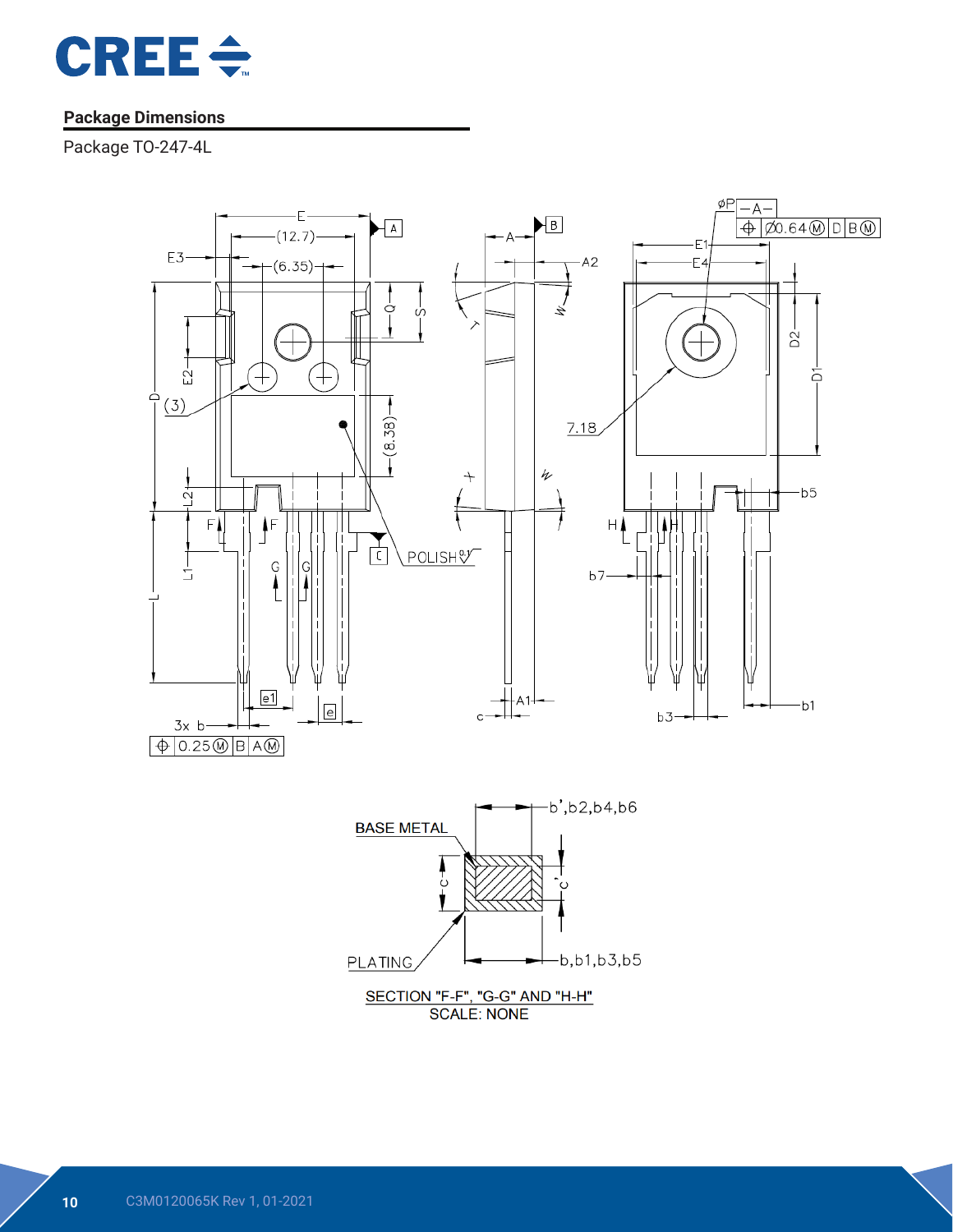

#### **Package Dimensions**

Package TO-247-4L

NOTE ;

- 1. ALL METAL SURFACES: TIN PLATED, EXCEPT AREA OF CUT
- 2. DIMENSIONING & TOLERANCEING CONFIRM TO ASME Y14.5M-1994.
- 3. ALL DIMENSIONS ARE IN MILLIMETERS. ANGLES ARE IN DEGREES.
- 4. 'N' IS THE NUMBER OF TERMINAL POSITIONS

| <b>SYM</b>     | MILLIMETERS |       |  |  |  |
|----------------|-------------|-------|--|--|--|
|                | <b>MIN</b>  | MAX   |  |  |  |
| А              | 4.83        | 5.21  |  |  |  |
| A1             | 2.29        | 2.54  |  |  |  |
| A <sub>2</sub> | 1.91        | 2.16  |  |  |  |
| p,             | 1.07        | 1.28  |  |  |  |
| b              | 1.07        | 1.33  |  |  |  |
| b1             | 2.39        | 2.94  |  |  |  |
| b2             | 2.39        | 2.84  |  |  |  |
| b3             | 1.07        | 1.60  |  |  |  |
| b4             | 1.07        | 1.50  |  |  |  |
| b5             | 2.39        | 2.69  |  |  |  |
| b6             | 2.39        | 2.64  |  |  |  |
| b7             | 1.30        | 1.70  |  |  |  |
| $\mathsf{c}$   | 0.55        | 0.65  |  |  |  |
| C              | 0.55        | 0.68  |  |  |  |
| D              | 23.30       | 23.60 |  |  |  |
| D1             | 16.25       | 17.65 |  |  |  |
| D <sub>2</sub> | 0.95        | 1.25  |  |  |  |
| E              | 15.75       | 16.13 |  |  |  |

| <b>SYM</b>     | <b>MILLIMETERS</b> |          |  |  |  |
|----------------|--------------------|----------|--|--|--|
|                | MIN                | MAX      |  |  |  |
| E1             | 13.10              | 14.15    |  |  |  |
| E <sub>2</sub> | 3.68               | 5.10     |  |  |  |
| E3             | 1.00               | 1.90     |  |  |  |
| E4             | 12.38              | 13.43    |  |  |  |
| е              |                    | 2.54 BSC |  |  |  |
| e1             | 5.08 BSC           |          |  |  |  |
| $N^*$          | 4                  |          |  |  |  |
| Г              | 17.31              | 17.82    |  |  |  |
| L1             | 3.97               | 4.37     |  |  |  |
| L <sub>2</sub> | 2.35               | 2.65     |  |  |  |
| ØΡ             | 3.51               | 3.65     |  |  |  |
| Q              | 5.49               | 6.00     |  |  |  |
| S              | 6.04               | 6.30     |  |  |  |
| T              | 17.5° REF.         |          |  |  |  |
| W              | $3.5^\circ$ REF.   |          |  |  |  |
| X              | $4^\circ$ REF.     |          |  |  |  |